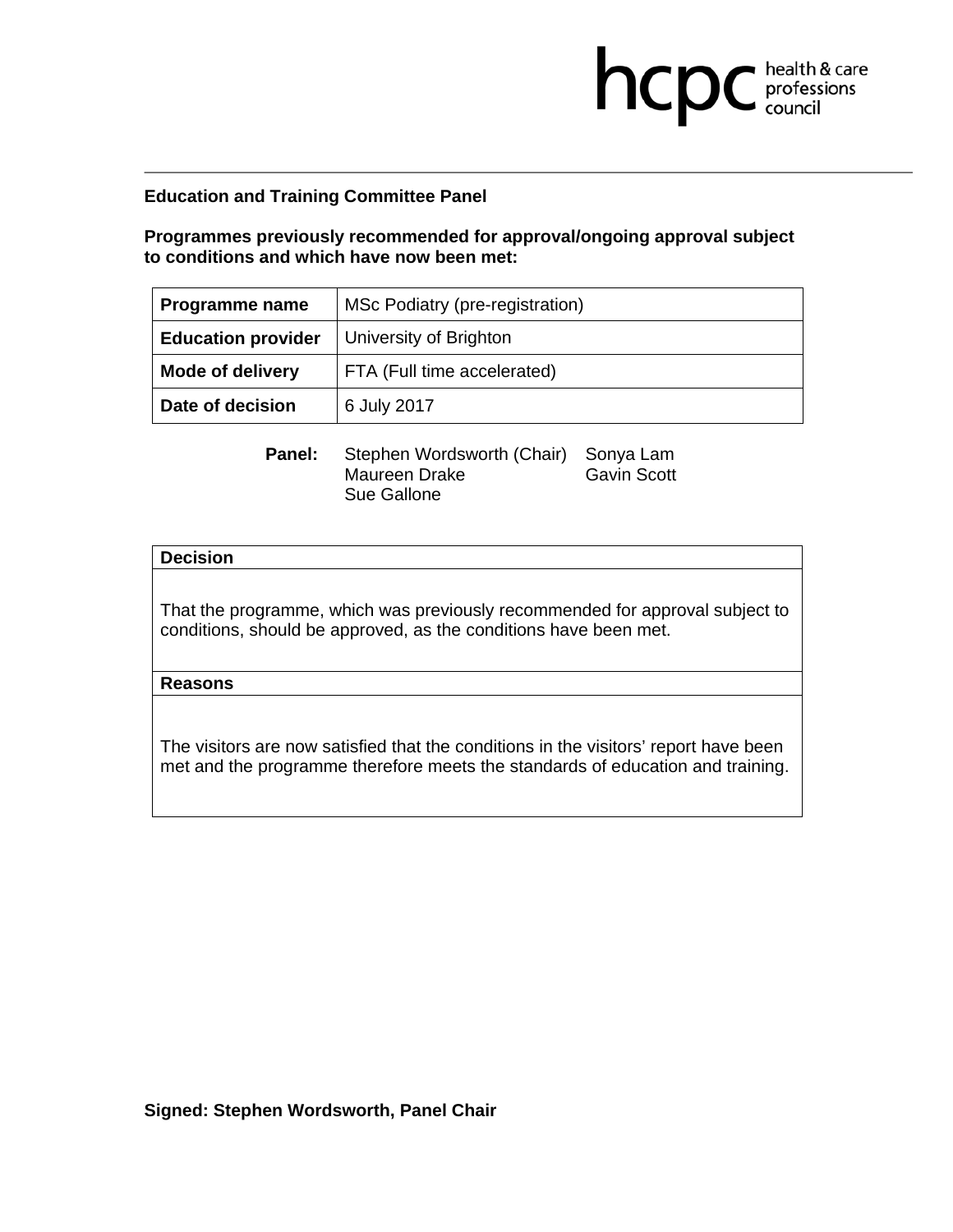**Programmes previously recommended for approval/ongoing approval subject to conditions and which have now been met:** 

**health & care** 

| Programme name            | <b>BSc (Hons) Podiatry</b> |
|---------------------------|----------------------------|
| <b>Education provider</b> | University of Brighton     |
| <b>Mode of delivery</b>   | FT (Full time)             |
| Date of decision          | 6 July 2017                |

**Panel:** Stephen Wordsworth (Chair) Sonya Lam Maureen Drake Gavin Scott Sue Gallone

### **Decision**

That the programme, which was previously recommended for approval subject to conditions, should be approved, as the conditions have been met.

### **Reasons**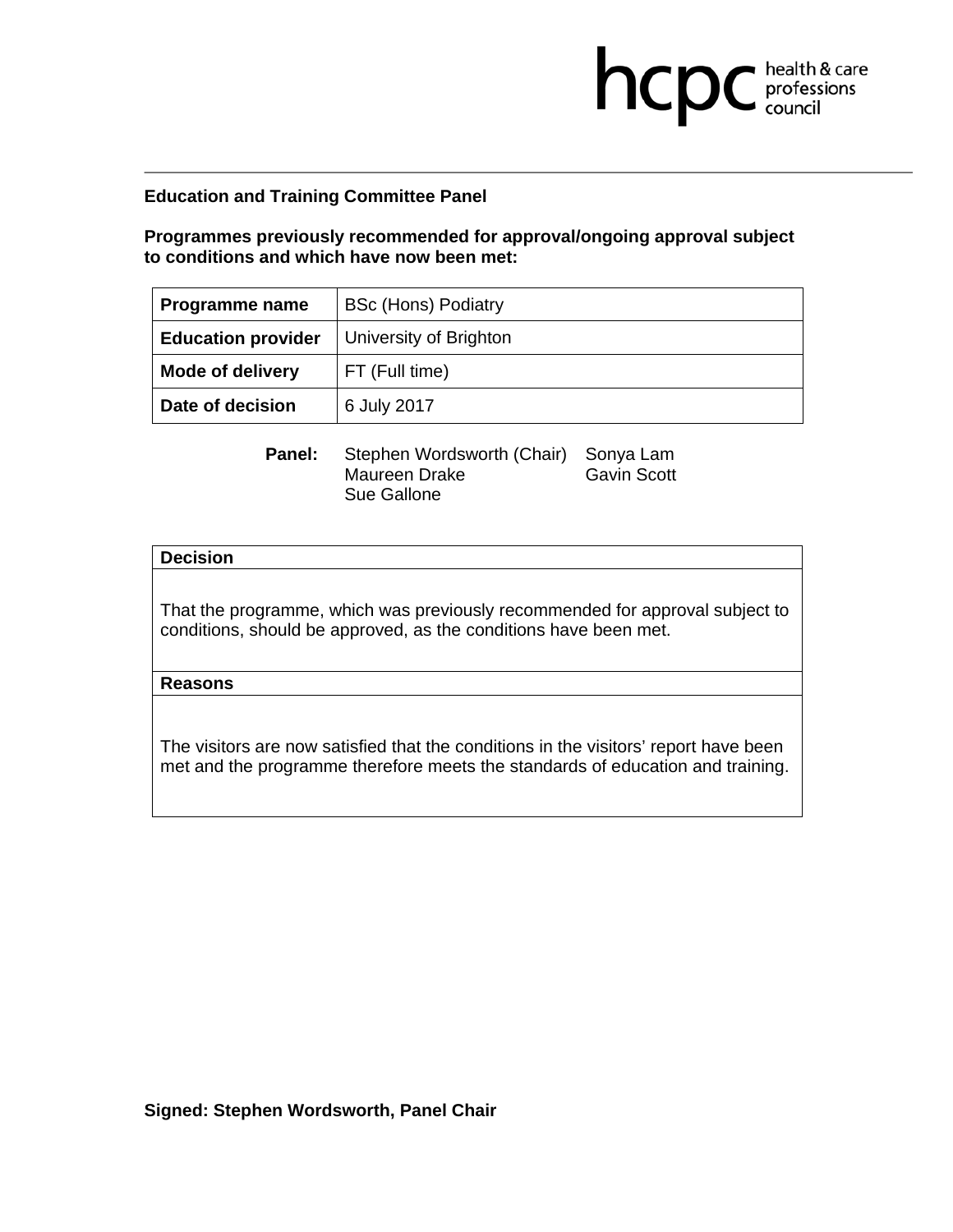**Programmes previously recommended for approval/ongoing approval subject to conditions and which have now been met:** 

**health & care** 

| Programme name            | BSc (Hons) Radiography (Diagnostic Imaging) |
|---------------------------|---------------------------------------------|
| <b>Education provider</b> | <b>Keele University</b>                     |
| <b>Mode of delivery</b>   | FT (Full time)                              |
| Date of decision          | 6 July 2017                                 |

**Panel:** Stephen Wordsworth (Chair) Sonya Lam Maureen Drake Gavin Scott Sue Gallone

### **Decision**

That the programme, which was previously recommended for approval subject to conditions, should be approved, as the conditions have been met.

## **Reasons**